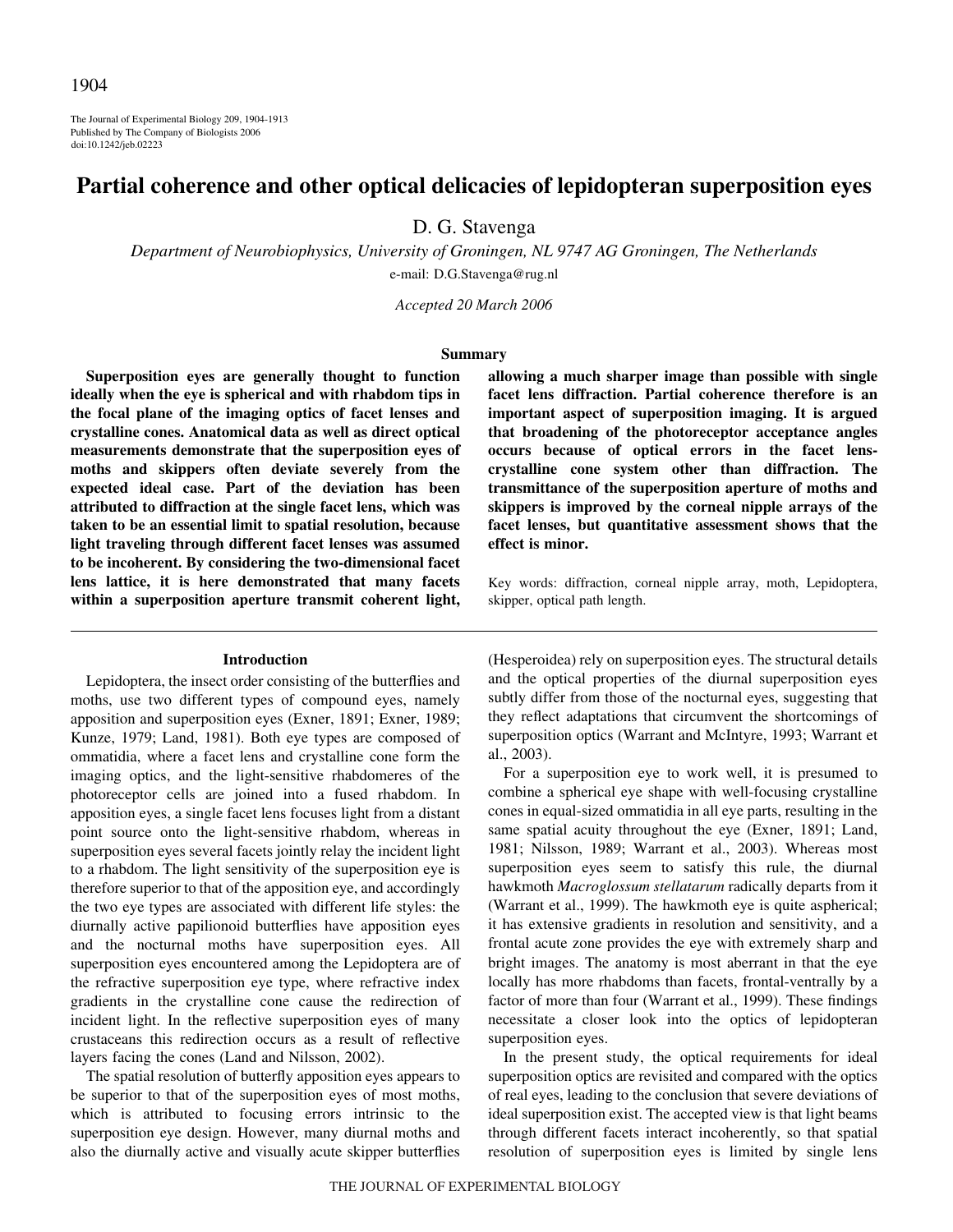|                                |       | Moths | <b>Skippers</b> |       |       |       |       |          |       |
|--------------------------------|-------|-------|-----------------|-------|-------|-------|-------|----------|-------|
| Anatomical data $(\mu m)$      | E.ku. | P.tr. | $T_{.SV.}$      | T.pe. | N.re. | T.pa. | H.pi. | $O.wa$ . | H.or. |
| Facet lens diameter, $D_1$     | 20    | 24    | 30              | 21    | 25    | 20    | 20    | 22       | 20    |
| Eye radius, $R$                | 340   | 694   | 1080            | 690   | 800   | 600   | 750   | 650      | 760   |
| Length of cornea and cone, $c$ | 55    | 94    | 10              | 100   | 110   | 100   | 95    | 90       | 90    |
| Width of clear zone, $w$       | 85    | 117   | 440             | 290   | 370   | 240   | 150   | 130      | 280   |
| Rhabdom layer curvature, r     | 200   | 483   | 530             | 300   | 330   | 260   | 505   | 430      | 390   |

Table 1. *Anatomical data for the moths and skippers studied* 

Moths: *E.ku.*, Ephestia kühniella (Cleary et al., 1977; Kunze, 1979); *P.tr.*, *Phalaenoides tristifica* (Horridge et al., 1977; Land, 1984) Skippers: *T.sy.*, *Trapezitis symmomus*; *T.pe*., *Toxidia peroni*; *N.re.*, *Netrocoryne repanda*; *T.pa.*, *Taractrocera papyria*; *H.pi*., *Hesperilla picta*; *O.wa.*, *Ocybadistes walkeri*; *H.or.*, *Hesperilla ornata* (Horridge et al., 1972; Land, 1984); see also Fig.·2.

diffraction (Land, 1984; Warrant et al., 1999). However, it will be shown that multiple sets of facets contribute coherent light to a superposition image and that coherence plays a substantial role in superposition eye imaging. In addition, the possible optical function of the corneal nipples at the facet lenses of lepidopterans is investigated. Their contribution to vision is concluded to be minor. A survey of the optical components that determine spatial resolution and light sensitivity shows that superposition eyes can have excellent spatial resolution, no worse than that of butterflies, as has been demonstrated experimentally (Horridge et al., 1977; Land, 1984; Warrant et al., 1999), but optical errors in the imaging by the facet lens–crystalline cone combination can substantially degrade superposition eye vision.

#### **Materials and methods**

### *Anatomical data of moth and skipper eyes*

The quantitative evaluations are based on the anatomical data of moth and skipper eyes of Table 1, derived from various sources (Cleary et al., 1977; Horridge et al., 1972; Horridge et al., 1977; Kunze, 1979; Land, 1984).

# *Theory of angular magnification and aperture of an ideal superposition eye*

In an ideal superposition eye, light from a point source at infinity enters through a large set of facet lenses, and these lenses, together with the underlying crystalline cones, focus the incident light onto the tip of a single rhabdom  $(Fig. 1)$ . Following Land (Land, 1984), we first restrict ourselves to the light rays through the vertices of the facet lenses. Fig. 2A shows such a light ray with angle of incidence at the eye surface  $\alpha$ , which is thus a multiple of the interommatidial angle. The ray leaves the crystalline cone with an exit angle  $\beta$ , which is the angle between the light ray and the ommatidial axis. In an ideal superposition eye all rays that enter through the facet lens vertices proceed as oblique rays through the clear zone, which then converge on the tip of the rhabdom located at point P. The angular magnification,  $m = \beta/\alpha$ , must therefore change with the angle of incidence according to Eqn 1 (assuming  $\alpha$  is small and in radians):

$$
m(\alpha) = (1/\alpha) \arctan[2r\alpha / (r\alpha^2 + 2w)], \qquad (1)
$$

where *r* is the radius of curvature of the distal surface of the rhabdom layer, and *w* is the width of the clear zone between crystalline cones and rhabdom layer (Fig. 2). Their sum, *r*+*w=p*, is the radius of curvature of the proximal cone tips, and with the joint length of the facet lens and crystalline cone, *c*, the radius of curvature of the eye surface is  $R=p+c$  (Fig. 2A).

The aperture of a superposition eye is determined by the maximal angle of incidence,  $\alpha_{\text{max}}$ , of rays that reach the clear zone below the crystalline cone. The associated exit angle is  $\beta_{\text{max}}$ . Rays through facet lenses with  $\alpha > \alpha_{\text{max}}$  thus no longer contribute to the superposition image, because they are absorbed by the screening pigment layers that surround the crystalline cones (Fig. 1). Whereas  $\alpha_{\text{max}}$  strongly depends on the species,  $\beta_{\text{max}}$  appears to be remarkably constant among a diverse range of animals with refractive superposition eyes:  $\beta_{\text{max}} \approx 30^{\circ}$  in the moth *Ephestia kühniella* (Cleary et al., 1977),



Fig. 1. Diagram of an ideal refracting superposition eye in the darkadapted state. Light entering an eye first passes the corneal facet lenses (c) and subsequently the crystalline cones (cc). Proximal to the array of crystalline cones is the clear zone (cz) and the layer of rhabdoms (rh). A beam of light parallel to the optical axis of an ommatidium is focused on the rhabdom of the central ommatidium. Sheets of screening pigment surround the crystalline cones. In many species, tracheolar tapeta and/or screening pigment isolate the rhabdoms from each other. The set of facets that contributes to the superposition image of a distant point source is called the superposition aperture.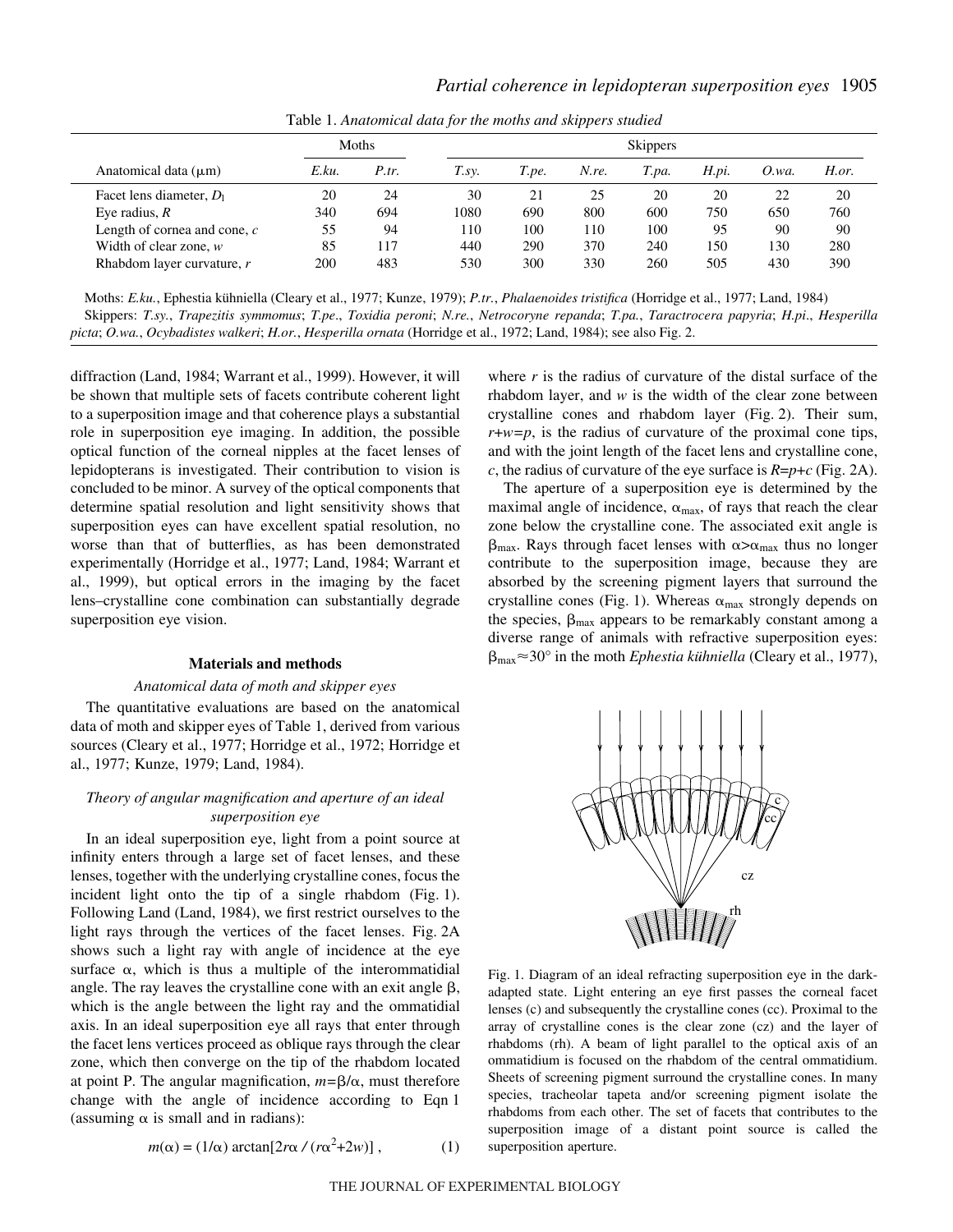

Fig. 2. Schematic light paths in a superposition eye (modified from Land, 1984). (A) Focal point at the retinal surface. *r* is the radius of curvature of the distal surface of the rhabdom layer, *w* is the clear zone width, i.e. the distance of the rhabdom layer surface to the proximal tips of the crystalline cones, and *c* is the thickness of the crystalline cone and facet lens layer.  $R=r+w+c$  is the radius of the corneal outer surface, or the eye radius, and  $p=r+w$  is the radius of curvature of the proximal cone tips.  $\alpha$  is the angle of incidence of a ray through the vertex of a facet, and the angle of that ray with the ommatidial axis after having passed the facet lens and crystalline cone is the exit angle  $\beta$ . The central ray is defined by  $\alpha = \beta = 0$ . The oblique ray travels a distance  $q$  in the clear zone before intersecting the central ray at point P, which ideally coincides with the tip of the central rhabdom. (B) Focal point proximal to the retinal surface. The focal point P\* is then located at a distance *r\** from the center of curvature of the eye and *w*\* from the proximal cone tip. The distance traveled across the clear zone by the oblique ray is *q\**. The difference in optical path lengths of the two rays in point  $P^*$  is  $u+nq^*-nw^*=u+n(q^*-w^*)$ , where  $u$  is the path length difference between the ray with incident angle,  $\alpha$ , and the central ray, when reaching the corneal surface, and *n* is the refractive index of the eye tissue.

dung beetles *Onitis aygulus*, *O*. *alexis* and *O*. *westermanni* (McIntyre and Caveney, 1985) and euphausiid *Meganyctiphanes norvegica* (Land et al., 1979), as well as in reflective superposition eyes of crayfish (Bryceson and McIntyre, 1983). The angular magnification  $m(\beta)$  has therefore been calculated for  $0 < \beta < 30^\circ$  using Eqn 1 and  $\beta = m\alpha$ .

# *Angle-dependent defocus with a constant angular magnification*

The light rays of a parallel beam emitted by a distant point source converge after having passed the facet lenses and crystalline cones (Fig. 2). The central ray, with angle of incidence  $\alpha$ =0, proceeds in the same direction ( $\beta$ =0). When the angular magnification, *m*, is constant, it follows that the rays through the facet lens vertices do not converge to one and

the same point. Generally, a ray with angle of incidence  $\alpha$ intersects the central ray at a point  $P^*$ , with distance  $r^*$  to the center of curvature of the eye  $(Fig. 2B)$ :

$$
r^* = p\sin\beta / \sin(\alpha + \beta). \tag{2}
$$

The rays through different facet lenses have different intersection or focal points, located at a defocus distance  $\delta = r - r^*$  from the rhabdom tip. This distance is a function of the angle of incidence,  $\alpha$ , or equivalently, of the exit angle,  $\beta$ .

## *Optical path length difference*

The optical path length (OPL) difference of the two rays of Fig. 2 at the point of intersection  $P^*$  is:

$$
\Delta OPL = u^* + n(q^* - w^*), \qquad (3)
$$

where  $u^* = 2R[\sin(\alpha/2)]^2$ ,  $q^* = p\sin(\alpha/2)\sin(\alpha+\beta)$  and  $w^* = p[1-\alpha/2]$  $\sin\beta/\sin(\alpha+\beta)$ ] (see Land, 1984).

## *Coherence length*

The criterion for interference of two light rays emitted by a point source and arriving at an image point *via* different pathways is that the difference in optical path length,  $\Delta$ OPL, must be smaller than the (longitudinal) coherence length  $l_c$ (Mandel and Wolf, 1995, p.149f), which is given by:

$$
l_{\rm c} = \overline{\lambda}^2 / \Delta \lambda \tag{4}
$$

where  $\overline{\lambda}$  is the average wavelength and  $\Delta\lambda$  the bandwidth of the light. For visual systems, the coherence length is determined by the spectral sensitivity of the photoreceptors. The main photoreceptors of most eyes, and certainly of moth eyes, are green receptors with peak wavelengths 530 nm, for example *P*. *tristifica* (Horridge et al., 1977), and half-width 100 nm, and hence the coherence length may be taken as  $2.8~\mu m$ .

# *Fraunhofer diffraction for a circular aperture and an annulus*

When a parallel beam of monochromatic light with wavelength  $\lambda$  passes a (facet) lens, with diameter  $D<sub>1</sub>$ , radius  $a_1 = D_1/2$ , and focal distance  $f_1$ , the light distribution in the focal plane is given by the Airy expression (Born and Wolf, 1975):

$$
I(s) = \{ [\pi a_1^2 / (\lambda f_1)] B(v) \}^2,
$$
 (5a)

where  $B(v)=2J_1(v)/v$  with  $v=[2\pi a_1/(\lambda f_1)]s$ , and *s* is the distance from the axis, assuming a light beam with unit flux density,  $1 \text{ W } \mu \text{m}^{-2}$  [ $J_1$  is the first order Bessel function (see also Stavenga, 2003)]. The corresponding formula for the diffraction pattern resulting from an annulus with outer and inner radius  $a_0$  and  $a_i$  is:

$$
I(s) = \{ \left[ \pi a_0^2 / (\lambda f_1) \right] B(v_0) - \left[ \pi a_1^2 / (\lambda f_1) \right] B(v_1) \}^2, \quad (5b)
$$

where  $v_{o,i} = [2\pi a_{o,i}/(\lambda f_i)]s$ .

## *Reflectance of the corneal nipple array*

The outer surface of the facet lenses in moth and skipper eyes consists of an array of cuticular protuberances termed corneal nipples (Bernhard and Miller, 1962). Their optical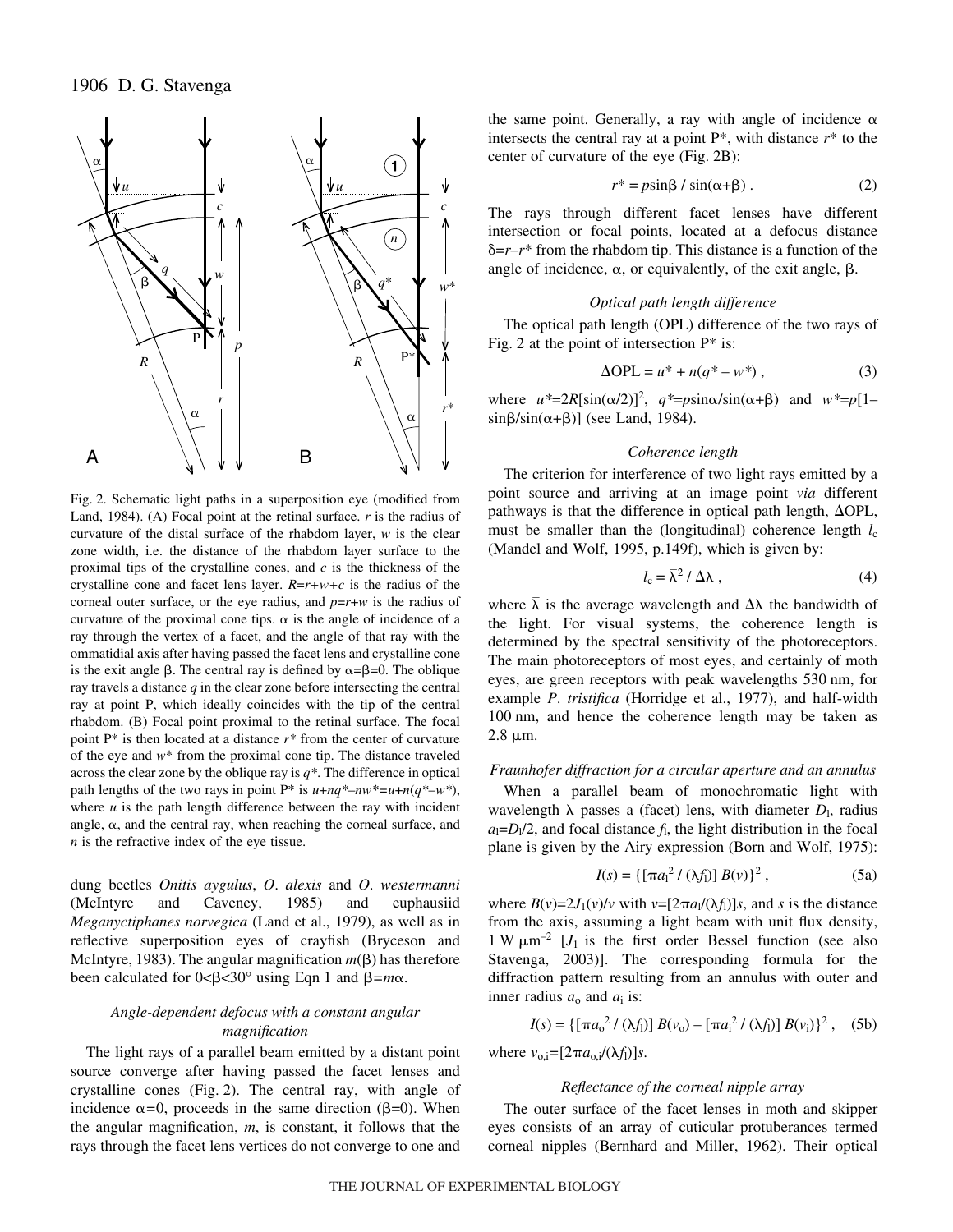action is a reduction of the reflectance of the facet lens surface. The reflectance reduction can be quantitatively assessed from the nipple shape and dimensions. The nipples are assumed to be arranged in a hexagonal (or more correctly a triagonal) lattice, with distance between the nipples  $d=220$  nm and nipple peak height *h*=250 nm. Two types of nipple shape are considered, with a parabolic and sinusoidal cross-section. The effective refractive index is calculated as a function of the distance from the facet lens substrate, with refractive index 1.52 (Vogt, 1974), using effective medium theory. The reflectance of the corneal nipple layer then can be calculated with standard multilayer formula (for details, see Stavenga et al., 2006).

### **Results**

### *Angular magnification and defocus*

We first consider the concept of an ideal superposition eye, which states that all light rays emerging from a distant point source converge to one and the same focal point, located at the tip of a rhabdom (Fig. 1). This means that for perfect focusing the angular magnification,  $m = \beta/\alpha$ , should depend on the angle of incidence,  $\alpha$ :  $m(\alpha) = (1/\alpha) \arctan[2r\alpha/(r\alpha^2 + 2w)]$  (Eqn 1), where *r* is the distance of the rhabdom tip from the eye center, and  $w$  the width of the clear zone (Fig. 2). Using published anatomical data (Table 1), the angular magnification required for an ideal superposition eye has been calculated for a number of moths and skippers. Fig. 3 gives the results as a function of the exit angle  $\beta$  instead of  $\alpha$ , because the literature data show that  $\beta$  has a more or less fixed range of 0–30° in all species with superposition eyes.

The calculated angular magnification values appear to be rather independent of the exit angle for all species, but the values



Fig. 3. Angular magnification,  $m$ , as a function of the exit angle,  $\beta$ , calculated for the moths and skippers listed in Table 1 with the condition that the superposition eyes are ideal, that is, all incident light rays from a distant point source are assumed to converge at the tip of one and the same rhabdom (see Fig. 1). For species abbreviations, see Table 1.

for the different species widely vary. The results can be compared with published experimental data for the nocturnal moth *Ephestia kühniella* and the skipper *Toxidia peroni*. For *E. kühniella*, Fig. 3 predicts *m*=2.3–2.0, but ray tracing calculations based on refractive index measurements yielded a constant *m*=1.32 (Cleary et al., 1977). For *T. peroni*, Fig. 3 predicts *m*=1.0–0.6, but direct measurements yielded a fairly constant *m*=1.6. Ray tracing, on the other hand, suggested *m*=1.1 (Horridge et al., 1972). The agreement between the angular magnification values for an ideal superposition eye and the literature data is clearly not impressive, which questions the reliability of conclusions for the optical properties based on anatomy. The assumption that the focal plane of the superposition eye coincides with the distal surface of the rhabdom layer seems to be especially doubtful (e.g. Land, 1984).

Fig. 3 predicts the highest angular magnification of 4.1–3.6 for the diurnal moth *Phalaeonoides tristifica*, but those values are probably too large. The extreme angle of incidence was estimated to be  $\alpha_{\text{max}}$ =11.4° (Land, 1984), and from  $\beta_{\text{max}}$ ≈30° it follows that  $m \approx 2.6$ . An angular magnification lower than the ideal value means that the incident light rays do not converge at the rhabdom tips but instead at a more proximal level. Fig. 4 shows the defocus distance,  $\delta = r - psin\beta/sin[\beta(1/m+1)]$  (see Materials and methods, Eqn 2), for the two moth species, using the angular magnification value 1.32 for *E. kühniella* and 2.6 for *P. tristifica*. It appears that in both cases the focus is located at a distinctly deeper level than expected for an ideal superposition eye. A less severe situation will exist for most of the skippers, which are expected to have an angular magnification of about 1. When indeed  $m \approx 1$ , the defocus will be quite minor. Nevertheless, in general the concept of wellfocused superposition eyes must be applied with great caution (McIntyre and Caveney, 1998).

#### *Optical path length difference*

Next we investigate the view that the light beams passing through different facets in a superposition eye do not interfere because of lack of coherence (Land, 1984), and therefore we



Fig. 4. Defocus distance for two moth species as a function of the exit angle, with angular magnification *m*=1.32 for *E. kühniella* and *m*=2.6 for *P. tristifica*.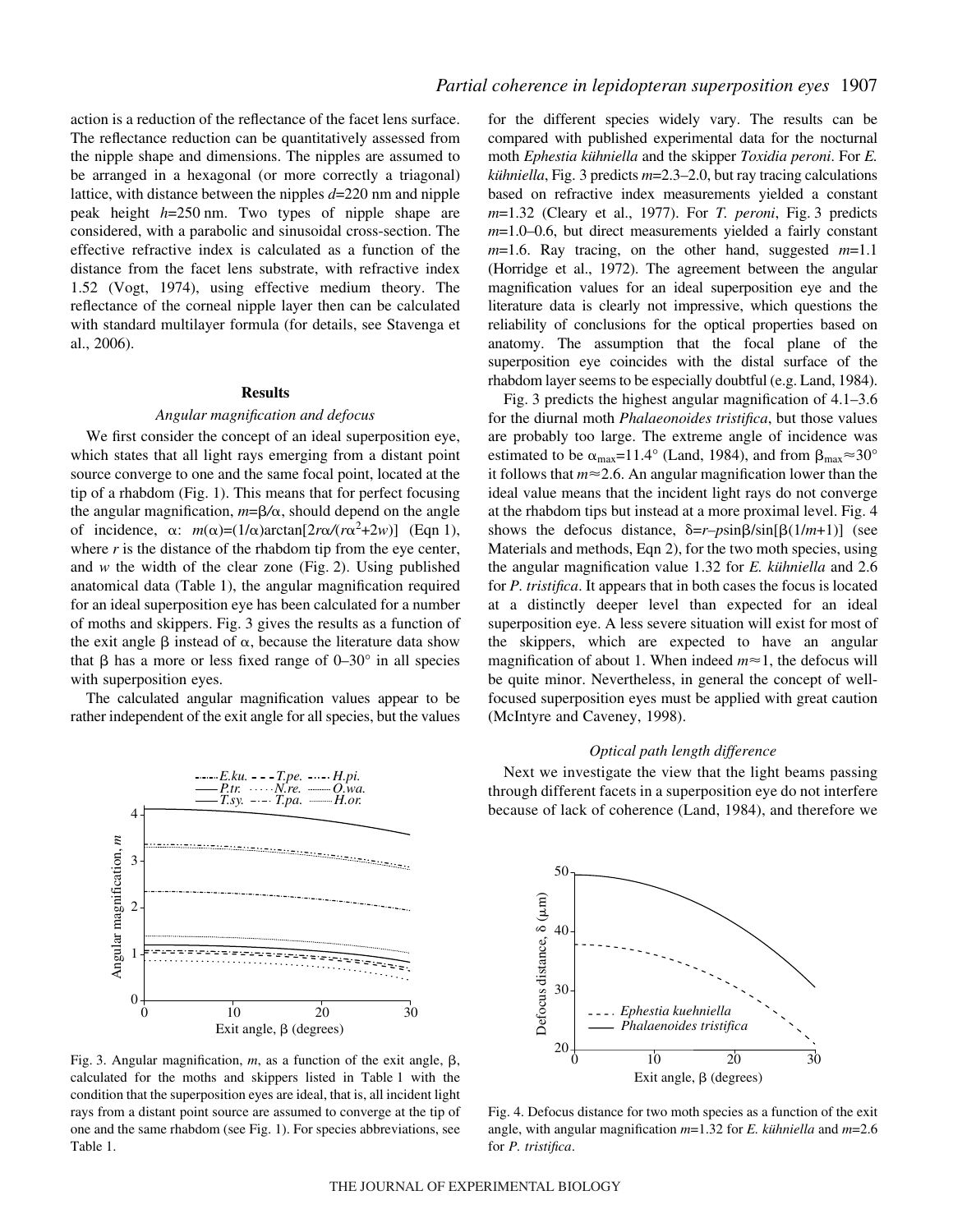

Fig. 5. Facet lens lattice with numbers, where the facets are classified according to their distance from the central facet, number 1. The facets 1, 2, 4, 6, 9, etc. are the facets of adjacent ommatidia in a meridional section (indicated by arrows). Rays parallel to the central ray (the ray through the vertex of facet 1) that travel through equal-numbered facets have the same optical path length difference with the central ray.

return to the two rays of Fig. 2A, meeting each other at a point P. Their optical path length difference,  $\Delta$ OPL=  $2R[\sin(\alpha/2)]^2 + np\{[\sin\alpha + \sin(m\alpha)]/\sin[\alpha(1+m)]-1\}$  (see Materials and methods), depends on the angle of incidence, or, equivalently, on the distance of the facets in the corneal lattice. To estimate the optical path lengths of rays traveling through different facets, we consider the facets in the hexagonal lattice of Fig. 5. The facets are numbered according to their distance from the central facet (number 1). The rays emerging from a distant point source that pass through facets with equal numbers will converge at the same intersection point P, and will thus have the same optical path length difference with the central ray.

Fig. 6 shows the optical path length difference as a function of the angle of incidence for the nocturnal moth *E. kühniella* and the diurnal moth *P. tristifica*, calculated with Eqn 3 and using the dimensions of Table 1. The two curves are presented as a function of the angle of incidence,  $\alpha$ . Because the maximum angle of incidence  $\alpha_{\text{max}}$  for *E. kühniella* is 22.5° (Cleary et al., 1977) and for *P. tristifica*  $\alpha_{\text{max}} = 11.4^{\circ}$  (Land, 1984), the curves virtually coincide when plotted as a function of the exit angle,  $\beta$ . The difference in optical path length,  $\Delta$ OPL, of rays through facets 2 with respect to those through facet 1 appears to be distinctly smaller than the coherence length  $l_c$ =2.8  $\mu$ m for green receptors (see Materials and methods), but the  $\triangle$ OPLs for the other adjacent facets in a meridional section (4, 6, 9, etc.) well exceed the coherence length. Yet, there are several cases where the optical path length differences of rays going through facets with subsequent numbers are smaller than the coherence length, for example for rays passing through facet pairs 7 and 8, 13 and 14, and 16 and 17 (Fig. 6). We thus have to conclude that partial coherence can play an important role in superposition eye imaging.



Fig. 6. Optical path length difference and coherence length of the diurnal moth *P. tristifica* and the nocturnal moth *E. kühniella*. The numbers adjacent to the large symbols indicate facets in a meridional row (Fig. 5). The optical path length difference between rays passing through the facets marked by the number 2 and a central ray passing through facet 1, is smaller than the coherence length of light for the green-sensitive photoreceptors  $(l_c=2.8 \mu m)$ . This also holds between rays passing through facet pairs 7 and 8, 13 and 14, and 16 and 17.

#### *Coherence and diffraction patterns*

To explore the possible effect of coherently cooperating facets on image sharpness, we consider a monochromatic light beam incident parallel to the axis of the ommatidium of facet 1 (Fig.·5). In the two-dimensional ommatidial lattice, the facets with the same numeral  $k$  transmit light rays with equal  $\Delta$ OPL. The set of facets with the same tag number *k* surround the central facet in an annulus with radius  $r_k$ , the distance of the center of facet  $k$  to the center of facet 1. For  $k=2, 3, 4, 5, 6...$ the ratio of  $r_k$  and the facet lens diameter,  $D_l$ , is  $r_k/D_l=1$ ,  $\sqrt{3}$ , 2,  $\sqrt{7}$ , 3, ..., and the number of facets in the annuli with the same numeral is  $N_k=6, 6, 6, 12, 6, \ldots$  We can therefore consider the contribution to the image of the light waves passing through equally tagged facets as to result from an annulus with area  $N_k(\pi D_1^2/4)$ . When the width of the annulus,  $w_k$ , is small, the area of the annulus equals  $2\pi r_k w_k$ , yielding  $w_k = N_k D_l^2/(8r_k)$ . Diffraction patterns can then be calculated for each annulus, using Eqn 5b, with the outer radius  $a_0 = r_k + w_k/2$  and inner radius  $a_i = r_k - w_k/2$ .

The Fraunhofer diffraction patterns obtained for the diurnal moth *P. tristifica* for a 530 nm light beam are shown in Fig. 7. The curves in Fig. 7A present the light distribution patterns as a function of the distance, *s*, from the beam axis in the focal plane, resulting from imaging by the central facet (*k*=1) as well as by a few surrounding annuli (*k*=2–6), assuming a focal distance of  $f_1=200 \mu m$ . Notice that the peak height is proportional to the square of the number of cooperating facets in an annulus. This occurs because light intensity (or irradiance) is proportional to the square of the amplitude of the electromagnetic wave (see Materials and methods, Eqn 5). Fig. 7B presents the same data normalized and as a function of the angle  $\theta = s/f_1$ . The full halfwidth of the single facet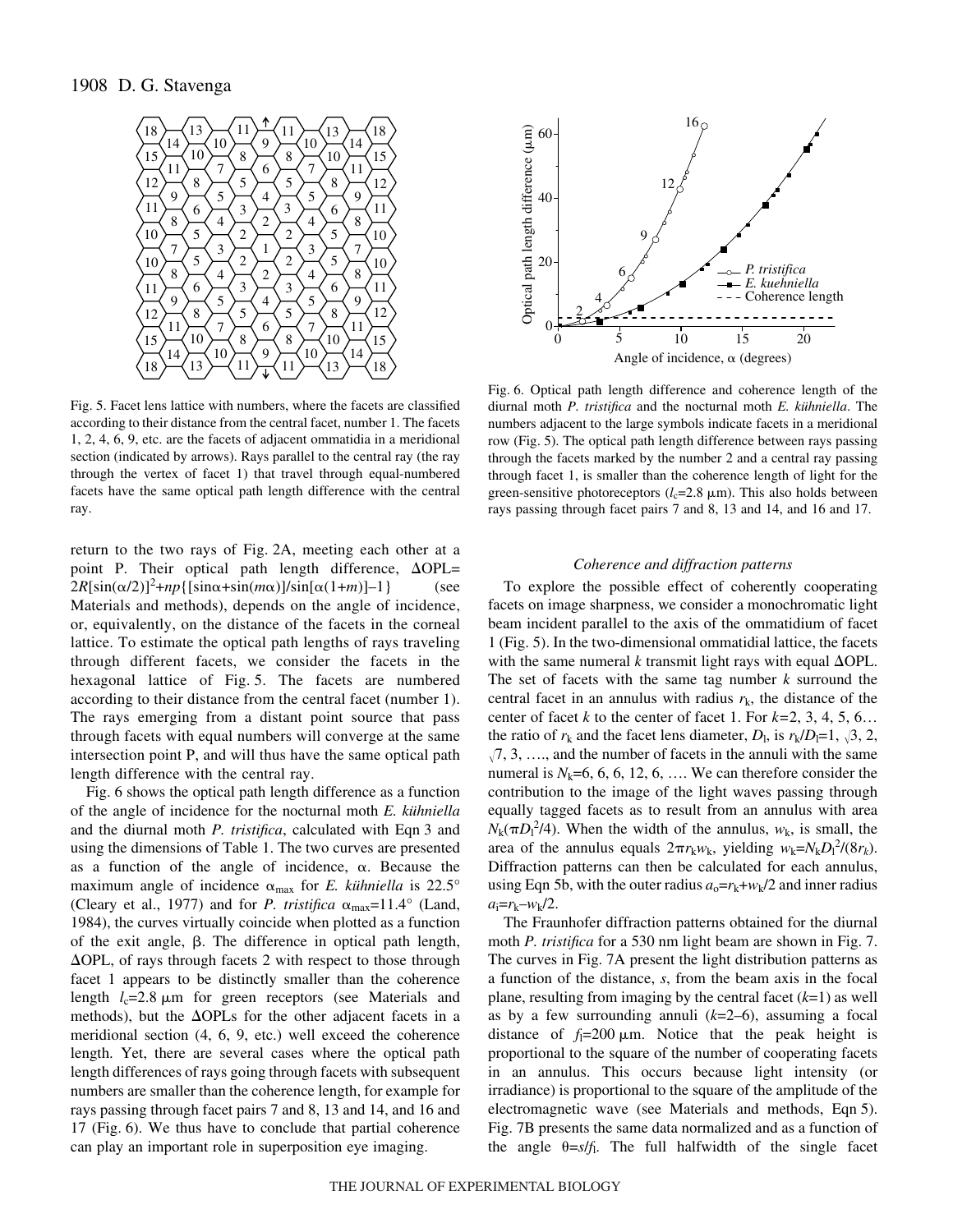

Fig. 7. Fraunhofer diffraction patterns of facet annuli for the diurnal moth *P. tristifica*, where the facet lens diameter is  $24 \mu m$ , for monochromatic light with wavelength 530 nm. The light flux density at the corneal level is 1 W  $\mu$ m<sup>-2</sup>. (A) The light distribution in the focal plane of the facet lens–crystalline cone system, assuming a focal distance of 200  $\mu$ m. The irradiance due to the single, central facet is low and spread out. The peak irradiance resulting from the sets of 6 facets with numbers 2, 3, 4 and 6 is 36 times higher than that of the central facet, and the peak irradiance due to light from the set of 12 facets with number 5 is 144 times higher. (B) Normalized light patterns plotted as a function of the angle. The angle is the lateral distance of a divided by the focal distance. The width of the light distribution patterns reduces with increasing radius of the annuli.

diffraction pattern is 1.30° (the approximative formula  $\Delta \rho_1 = \lambda/D_1$  yields  $\Delta \rho_1 = 1.27^\circ$  with  $\lambda = 0.53 \mu$ m and  $D_1 = 24 \mu$ m; Table 1). Fig. 7B shows that the width of the diffraction pattern narrows with increasing annulus diameter. The higher order annuli clearly produce extremely narrow diffraction patterns, far superior to that of a single facet lens.

### *The corneal nipple array of moth eyes*

The irradiances of Fig. 7 have been calculated with the implicit assumption that the transmittance of the optics, that is the facet lens–crystalline cone combination, is the same for all facets and equal to 1. This is certainly not correct, as the transmittance gradually decreases towards the edge of the aperture (Cleary et al., 1977). It can be envisaged that the transmittance decrease results from the progressive tilt of the facets, which firstly causes a decreasing aperture (Navarro and Franceschini, 1998), and secondly an increasing reflectance. The latter effect might be effectively suppressed



Fig. 8. Diagram of a facet lens with obliquely incident light. A light ray parallel to the ray through the lens vertex, arriving at the facet lens margin has an angle of incidence  $\theta_m = \alpha + \theta_l$ , where  $\theta_l = \arctan(D_l/2R_l)$ , with  $D_1$  the facet lens diameter and  $R_1$  the radius of the facet lens front surface.

by an intriguing optical structure present in the facet lenses of moths (Bernhard et al., 1965; Horridge et al., 1977; Miller, 1979) and skippers (Horridge et al., 1972), namely the corneal nipple array, which is formed by nanosized protuberances at the facet lens surface. It is well known that the nipple array decreases the eye reflectance and thus enhances the facet lens transmittance (Miller, 1979), but because the reflectance is only a few percent at small angles of incidence, the transmittance enhancement, and thus the visual function of the corneal nipples, seems to be negligible. Yet, facet lenses with convex front surfaces form the surface of most superposition eyes, and light enters the facet lenses progressively more obliquely with increasing angles of incidence  $(Fig. 8)$ . The rapid increase of the reflectance of a smooth surface at very oblique angles of incidence might severely compromise the efficiency of superposition imaging.

To investigate this, we consider a ray of a parallel beam entering at the lens margin, which has an angle of incidence  $\theta_m = \alpha + \theta_l$ , where  $\theta_l$  is the aperture angle of the facet lens surface (Fig. 8). For the moth *E. kühniella*, the value of  $\alpha$  for facet lenses at the rim of the superposition aperture is  $\alpha_{\text{max}} \approx 22.5^{\circ}$ (Cleary et al., 1977). Because  $\theta_1 = \arctan(D_1/2R_1)$ , it follows for  $D_l$ =20  $\mu$ m and  $R_l$ =14  $\mu$ m (Table 1) that  $\theta_l \approx 35.5^\circ$  (Kunze, 1979). The incident angle at the facet lens margin thus may reach the quite considerable value of  $\theta_m \approx 58^\circ$ , an oblique angle at which reflectance may be substantial.

The reflectance of a moth eye with a nipple array can be readily understood by considering the nipple dimensions. Fig. 9 shows two nipple shapes, with parabolic and sinusoid cross-sections, with the same height *h*=250 nm, corresponding to the height found experimentally for moth and skipper eyes (Bernhard et al., 1965; Horridge et al., 1972; Horridge et al., 1977). The nipples are hexagonally packed in large, regular domains, where the nipples are spaced at a distance of about  $d=220$  nm. The nipple distance is distinctly smaller than the wavelength of light, and the nipple layer therefore acts on incident light as a continuous interface with an effective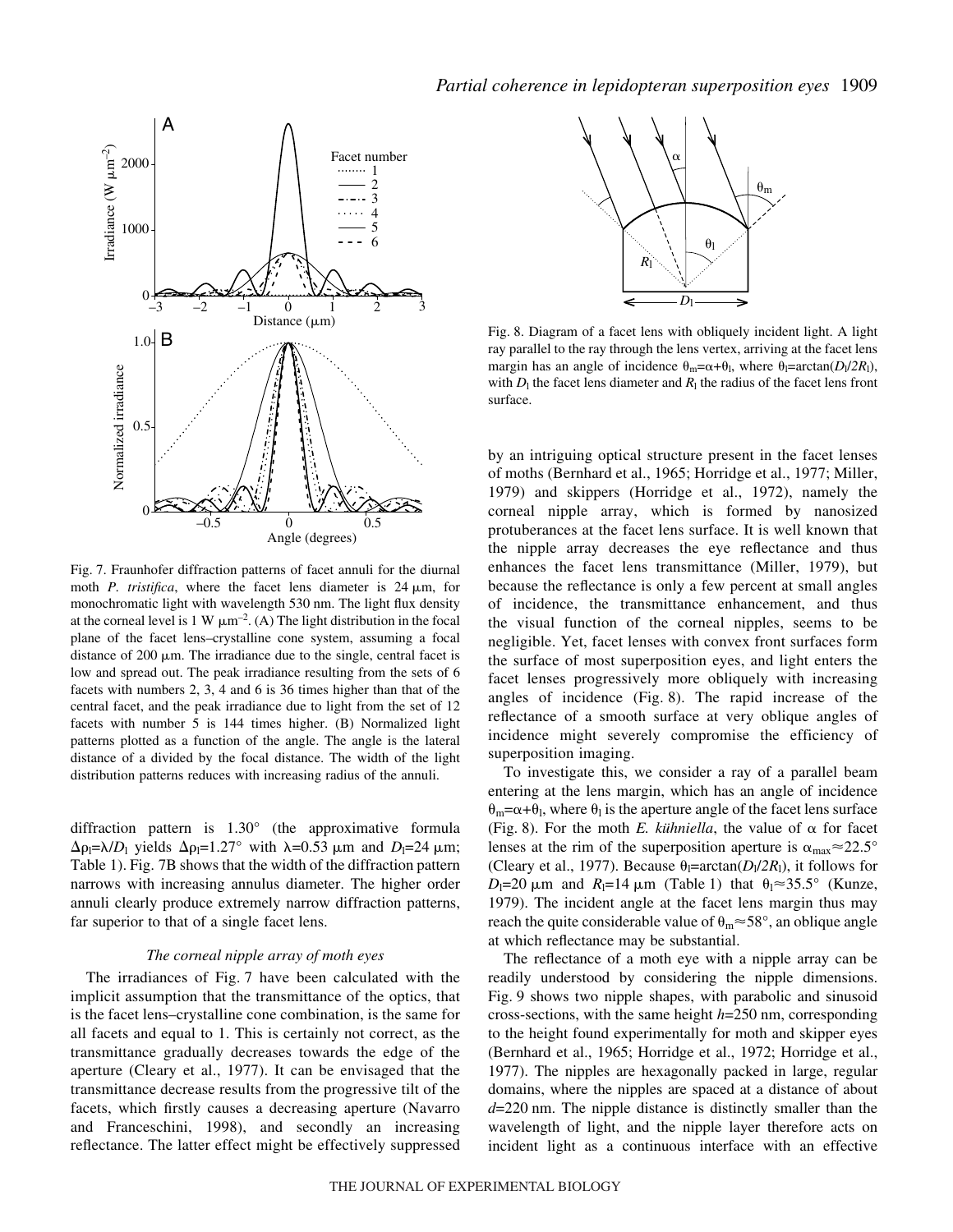

Fig. 9. Diagram of two types of corneal nipples, with parabolic and sinusoidal cross-section. The corneal nipples are spaced at a distance of  $d=220$  nm, and they have a height  $h=250$  nm. The paraboloid is chosen so that the area at its base equals the area of the unit lattice<br> $\frac{1}{\sqrt{5}}$ chosen so that the area at its base equals the area of the unit lattice cell, and has at the base a radius  $r_0 = d\sqrt{3}/2\pi = 116$  nm. The radius of the sinusoid at the base is  $r_0 = d/2 = 110$  nm.

refractive index that gradually increases from 1.0 (air) to 1.52, the refractive index of the corneal material (Vogt, 1974). The effective refractive index of the nipple layer, calculated from the volume fraction of the corneal material using effective medium theory (Stavenga et al., 2006), is very approximately a linear function of the distance from the lens surface for the paraboloid nipples, but for the sinusoidally shaped nipples it has a more hyperbolic shape (Fig. 10).

The effect of the gradual change in refractive index on the reflectance can be straightforwardly calculated with a multilayer model (Stavenga et al., 2006). Fig. 11 presents the reflectance as a function of the angle of incidence for the two types of linear polarized light, TE and TM (electric vectors perpendicular and parallel to the plane of incidence, respectively), with wavelength 530 nm. It appears that the nipple array strongly reduces the reflectance at angles of incidence up to about 50°, especially for TE waves, but the reflectance rapidly rises at very oblique angles, above 60°. This behavior occurs for all wavelengths in the visible range.



Fig. 10. The effective refractive index for paraboloid and sinusoidally shaped nipples calculated for a corneal nipple layer. For the paraboloid nipples, the effective refractive index decreases virtually linearly from the facet lens substrate (amplitude  $0$  nm) to the nipple tips (amplitude 250 nm), but for the sinusoidal nipples the decrease is more abrupt.



Fig. 11. The reflectance of the facet lens surface with paraboloid and sinusoidal nipples as a function of the angle of incidence and polarization, for light of wavelength 530 nm. The value of the refractive index of the facet lens medium is 1.52 (Vogt, 1974). (A) The reflectance for TE waves. (B) The reflectance for TM waves. For a smooth surface, that is in the absence of nipples, the reflectance for TM waves falls to zero at the Brewster's angle  $\alpha$ =arctan(1.52)=56.7°. Both types of nipples strongly reduce the reflectance at angles of incidence below 50°, but at larger values the reflectance rapidly rises. A Brewster's angle only exists in the absence of nipples.

Whereas the reflectance reduction hardly depends on the exact shape of the nipples, their height appears to be a critical factor (Stavenga et al., 2006).

The calculations show that the nipple array of moth eyes is very effective in reducing the reflectance over a large range of angles of incidence. However, the effect on eye transmittance must be considered to be minimal. Fig. 11 shows that the enhancement of the transmittance is only a few percent, even in the extreme case of a marginal light ray with an angle of incidence of 58°. Actually, ray tracing studies show that these marginal rays do not contribute to the superposition image, as they are blocked by the crystalline cones (Cleary et al., 1977; McIntyre and Caveney, 1985). We therefore have to conclude that the corneal nipple array has no great beneficial consequences for vision, and therefore probably its main function is glare reduction to avoid detection by predatory birds (see also Miller, 1979; Stavenga et al., 2006).

#### **Discussion**

### *Partial coherence of light and the superposition image*

A parallel beam of incident light enters a superposition eye through several facet lenses and crystalline cones and then travels through the clear zone before reaching the rhabdom layer. Because the superposition image is due to the cooperation of numerous facets, the full superposition aperture might be supposed to determine the diffraction limit. Snyder, however (Snyder, 1979, p. 251), stated that the image quality of a superposition eye is limited by the diffraction of the individual facet, but he provided no further proof or argument.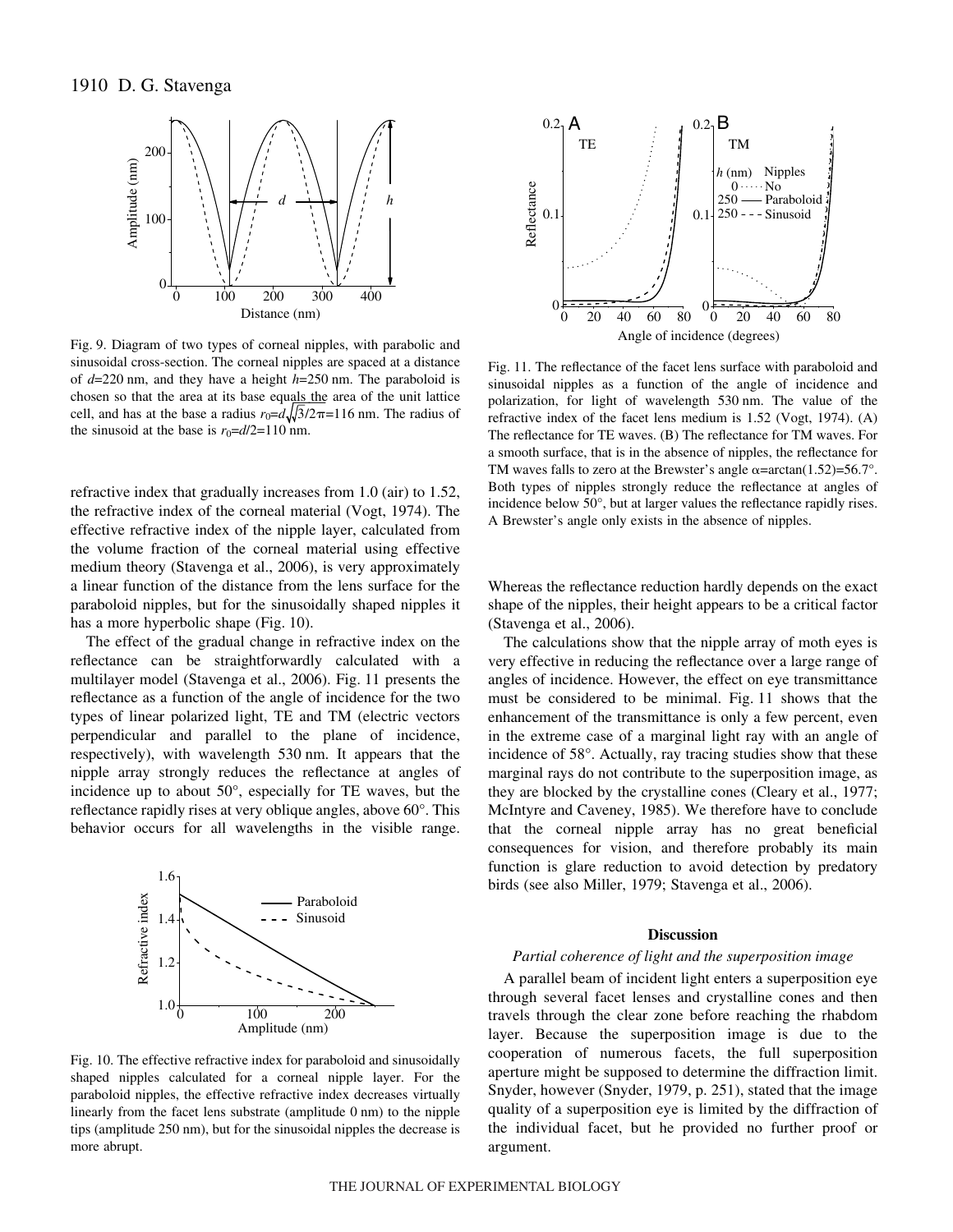Diffraction is a wave-optical phenomenon where light waves interfere. In usual treatments of light diffraction by apertures it is implicitly assumed that all the light entering the aperture is coherent. Land was the first (and so far only one) to discuss a crucial limitation of wave-optical imaging in superposition eyes, namely the lack of coherence of the light beams traveling through different facets (Land, 1984). The criterion for interference of two light rays emitted by a source and arriving at an image point *via* different pathways is that the difference in optical path length must be smaller than the coherence length. Land concluded, in his pioneering study on the moth *P. tristifica* and the skipper *O. walkeri* (Land, 1984), that light traveling through a certain facet is incoherent with light that travels through the other facets. However, he calculated only the path length differences of rays through facets in a meridional section, whereas rays through all facets in the two-dimensional corneal lattice should have been considered (Fig. 5). It then appears that there are numerous sets of 6 or 12 facets that transmit coherent light. Fig. 6 furthermore reveals that the optical path length differences of several of these sets of facets are smaller than the coherence length  $2.8~\mu$ m. Although Land's treatment implicitly assumed an ideal, perfectly focused superposition eye, so that the derived values for the optical path length differences are slightly too large, the conclusion that the resolution of superposition eyes is limited by diffraction at single facet lenses is too conservative, certainly with a coherence length value of  $5 \mu m$ assumed (Land, 1984). It means that the coherence of light passing through different facets must be taken into account in superposition imaging.

#### *The aperture transmittance*

Another important factor that influences superposition imaging is the transmittance of the superposition aperture. This decreases with increasing distance from the axis, which is caused by a number of factors. Firstly, the reflectance at the front surface of the facet lenses, although small, reduces the transmittance. As demonstrated in Fig. 11, the corneal nipples in the facet lens front surface of moths and skippers effectively diminish the surface reflectance over a large range of angles of incidence,  $\alpha$ . Although rather small in absolute terms, the resulting enhancement in transmittance will not be disadvantageous. A second cause for a reduction in transmittance is the progressive tilt of the facets towards the periphery of the aperture (Navarro and Franceschini, 1998). This obliquity factor is maximally  $cos(\alpha_{max})$ , or, in the moths *E. kühniella* and *P. tristifica* with  $\alpha_{\text{max}}$ =11.4° and 22.5°, it is at most 0.98 and 0.92, which means a transmittance reduction of maximally 2% or 8%.

The main component limiting the transmittance is the crystalline cone. The refractive index gradients in the cone can only cause convergence and redirection of an incident light beam for a small range of angles of incidence  $\alpha$  and, consequently, exit angles  $\beta$ . With increasing angle of incidence  $\alpha$ , the fraction of light rays that proceeds into the clear zone decreases, meaning a decreasing transmittance

(Cleary et al., 1977; McIntyre and Caveney, 1985). The transmittance can be described by  $T(\beta)=T_0(1-\beta/\beta_{\text{max}})^3$ , with  $\beta_{\text{max}} \approx 30^{\circ}$  and  $T_0 \le 1$ , depending on the species (D.G.S., manuscript in preparation).

## *Fraunhofer diffraction*

The calculated diffraction patterns of Fig. 7 are due to annuli of facets with the same number, that is, facets transmitting rays with identical optical path lengths to their focal point. The cooperative effect of neighboring facets with optical path length differences smaller than the coherence length will result in even narrower diffraction patterns than those of Fig. 7. We have to note, however, that only the facets with number 2 form a closed ring. The facets with higher numerals form interrupted annuli, and therefore the resulting diffraction patterns will lack circular symmetry and be less sharp than those calculated. Nevertheless, we can safely conclude that coherent imaging by several facets produces much sharper diffraction patterns than that due to a single facet. That, in principle, enables superior visual acuity.

#### *Photoreceptor acceptance angle*

Light that has passed the clear zone and reached the rhabdom layer can be absorbed there by the visual pigments in the rhabdoms. The half-width of the normalized amount of light absorbed as a function of the angle of incidence is the acceptance angle of the photoreceptors,  $\Delta \rho$ . The acceptance angle is determined by the geometrical width of the rhabdoms, diffraction of the imaging optics and errors in the focusing. It is customary to assume that the geometrical acceptance angle of the rhabdom is  $\Delta \rho_r = D_r/r$ , where  $D_r$  is the distal rhabdom diameter and *r* is the local radius of curvature of the layer of rhabdom tips (Land, 1984) (see Fig. 2). However, the effective geometrical acceptance angle of the rhabdom is  $\Delta \rho_r = D_p/r$ , where  $D_p$  is the diameter of the ommatidial aperture at the rhabdom tip level, at least when each rhabdom is surrounded by a tracheolar tapetum and/or sheath of pigment, as is the case in most moths and skippers (Land and Nilsson, 2002). For the diurnal moth *P. tristifica*, the diameter of the stop created by dark pigment is  $D_{p}=12 \mu m$ , and *r*=483  $\mu$ m (Land, 1984), so that  $\Delta \rho_{r}=1.42^{\circ}$ . In the skipper *O. walkeri*, the tracheolar tapetum has a diameter  $D_p=9 \mu m$  distally, which together with  $r=430 \mu m$ (Horridge et al., 1972) (Table 1) yields  $\Delta \rho_r = 1.20^\circ$ . In the latter case Land estimated  $r=323 \mu m$ , and then  $\Delta \rho_r=1.60^\circ$ (Land, 1984). Using the light reflection on the tapetum, Land could visualize the retinal surface ophthalmoscopically, and he thus measured the acceptance angle  $\Delta \rho$  as 1.58° and 2.18° for the moth and skipper, respectively (Land, 1984). The geometrical acceptance angles are hence smaller than the measured acceptance angles.

Land interpreted these differences (Land, 1984) as solely due to diffraction at the single facet lens, relying on a widely used expression (Snyder, 1979) for the photoreceptor angle, which claims that the geometrical acceptance angle and diffraction angle can be convolved as Gaussian functions. It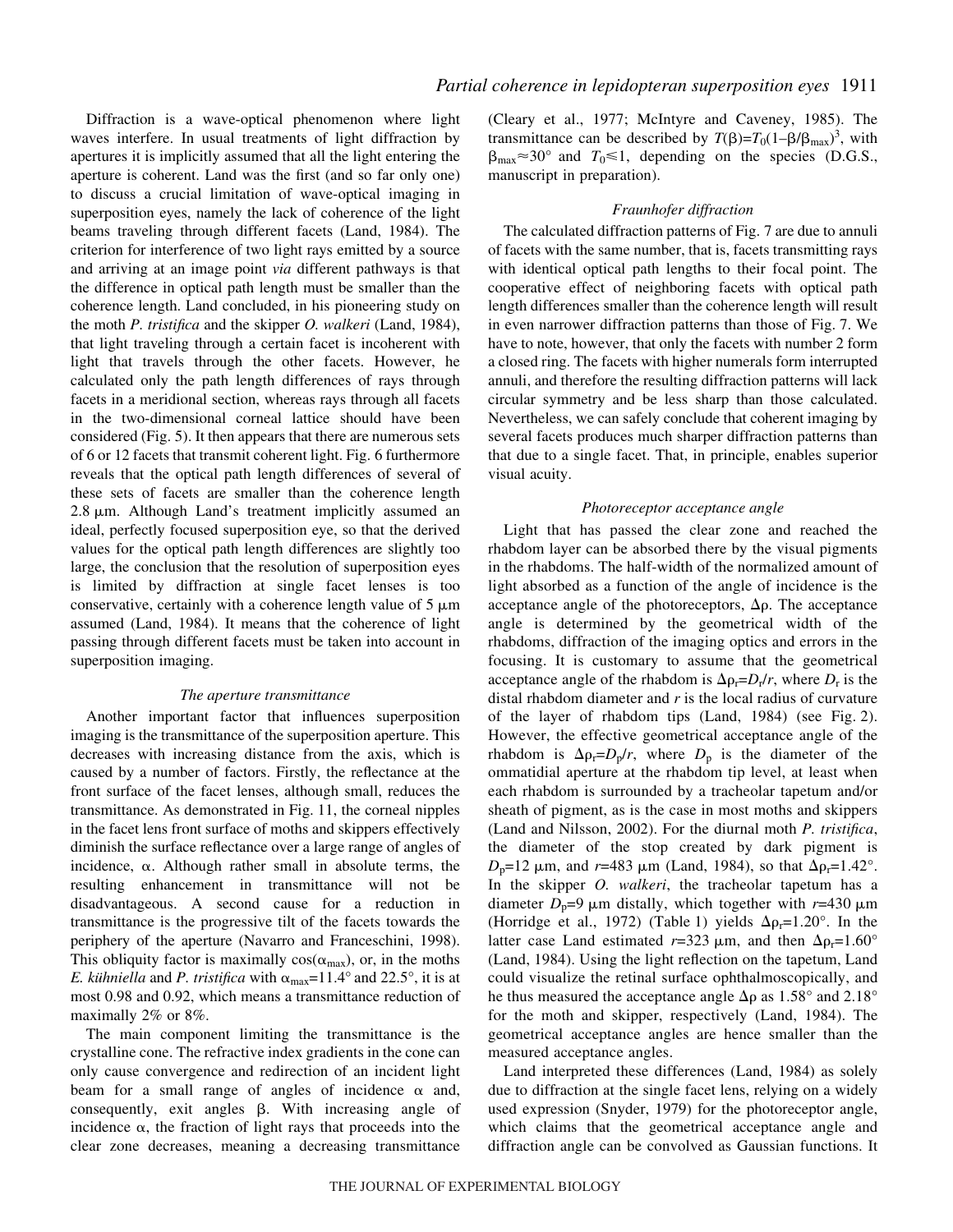# 1912 D. G. Stavenga

has been subsequently shown that the Snyder formula is both fundamentally wrong and at variance with experimental data (see van Hateren, 1984; Warrant and McIntyre, 1993; Stavenga, 2004; Stavenga, 2006). Furthermore, as we have concluded above, superposition imaging is not limited by single lens diffraction, which is another reason why the Snyder formula should not be applied. Considering our analysis of the diffraction phenomena in superposition eyes, the conclusion is unavoidable that focusing errors cause the differences between geometrical and experimental acceptance angles.

## *Angular magnification and defocus*

The conclusion that focusing errors are the main cause for a wide acceptance angle leads to the question how the facet lens and crystalline cone modify an incident light beam and what the light distribution in the rhabdom layer is that results from the facet lens–cone optics. Exner (1891) demonstrated already that the facet lens and crystalline cone, which he called a lens cylinder, behave together as an astronomical telescope, and he hypothesized that this was due to gradient refractive indices. Direct measurements on *E. kühniella* (Cleary et al., 1977) and various dung beetles (McIntyre and Caveney, 1985) confirmed Exner's hypothesis. A light ray, entering an astronomical telescope with angle of incidence  $\alpha$ , leaves the instrument with an exit angle  $\beta$ , where the angular magnification  $m = \beta/\alpha$  equals the ratio of the focal distances of the two lenses that comprise the telescope. Because an astronomical telescope has focal points at infinity, an incident parallel beam leaves the telescope as a parallel exiting beam. This is in slight conflict with the ideal superposition eye concept, which requires that the facet lens and crystalline cone should have a focus at the tip of the rhabdom of the central facet. Therefore, the ideal Exnerian telescope should be modified so that the focal plane coincides with the rhabdom tip. If the light waves leaving the proximal cone tips had spherical phase fronts centered at the rhabdom tip, then diffraction would be the only factor that determines the light distribution in that focal plane.

The calculated Fraunhofer diffraction patterns occur in the focal plane of the imaging optics, that is the facet lens–crystalline cone combination. We had to conclude that in general the focal planes of neighboring facets coincide neither with each other nor with the tip of the rhabdom, and therefore the light distribution pattern resulting from the full superposition aperture will never be a summation of the Fraunhofer diffraction patterns created by the subsequent annuli of coherently collaborating facets. Ray tracing studies (Cleary et al., 1977; McIntyre and Caveney, 1985) did indeed show that the light beams do not have a clear focus or, if there is one, the focus is often quite remote from the rhabdom layer. Although ideally the phase fronts of the light beams leaving the proximal ends of the crystalline cones should have a spherical shape with a distinct center in the rhabdom layer, in reality the phase fronts appear to be rather distorted spheres. Fraunhofer diffraction refers to the focal plane of an optical

system, and Fresnel diffraction refers to other planes. The light distribution at the rhabdom entrance will therefore be a summation of Fresnel diffraction patterns broadened by optical errors, which will often be sufficiently large that the potential for creating a crisp superposition image is ruined. Unfortunately, the complex optics of superposition eyes, especially that of the cones, obstructs simple treatments of the imaging process. Careful optical measurements of the optical properties of real eyes will be necessary before further analyses of the imaging details are feasible.

We nevertheless can note that the optical requirements for a reasonably well-focused superposition eye are not extremely severe. The lateral spread of the light beams leaving the crystalline cones and entering the rhabdom layer may be quite restricted, due to the cooperative effect of constructively interfering beams with similar optical path lengths. With a defocus as shown in Fig. 4, a narrow beam still could reach not more than one rhabdom, and thus would not cause a wide acceptance angle.

If defocus indeed does not severely degrade spatial resolution, it would be attractive to make the clear zone width smaller than that requested by ideal superposition. The clear zone is idle space, and it would be logical to economize on that when visual resolution allows it. This may be the reason why the clear zones of both *E. kühniella* and *P. tristifica* are distinctly smaller than that expected from ideal superposition theory (Fig. 4) (see also McIntyre and Caveney, 1998).

# *The superposition eye of the hawkmoth Macroglossum stellatarum*

The hawkmoth *Macroglossum stellatarum*, which is a diurnally active moth, uses an extraordinarily shaped eye (Warrant et al., 1999). Whereas the refractive superposition eyes of moths and skippers studied so far are quite spherical, with negligible gradients in the optics and spatial resolution, the hawkmoth eye is quite aspherical. Measurements of the spatial resolution, using the eye glow, demonstrated that the acuity is extreme anteriorly, with an acceptance angle as low as 1.4°, increasing to twice that value posteriorly. The small acceptance angles were somewhat unexpected, because the deviation from a spherical eye shape was thought to have a deleterious effect on superposition imaging (Warrant et al., 1999). This concern is founded on the assumption that high acuity requires a well-focused superposition eye with a spherical shape, but the case of *P. tristifica* proves that high acuity is possible with a superposition eye that is not well focused. In fact, the data of Warrant et al. show that the superposition aperture spans 13–18 facets (Warrant et al., 1999), and one can estimate that within such a narrow range, the radius of eye curvature will change only slightly, so that the associated change in focus will be within the range of defocus found in other moth eyes that have a constant eye radius and constant angular magnification (Fig. 4). In other words, a spherical shape and perfect focusing at the rhabdom tips is not essential for a superposition eye to realize high quality imaging.